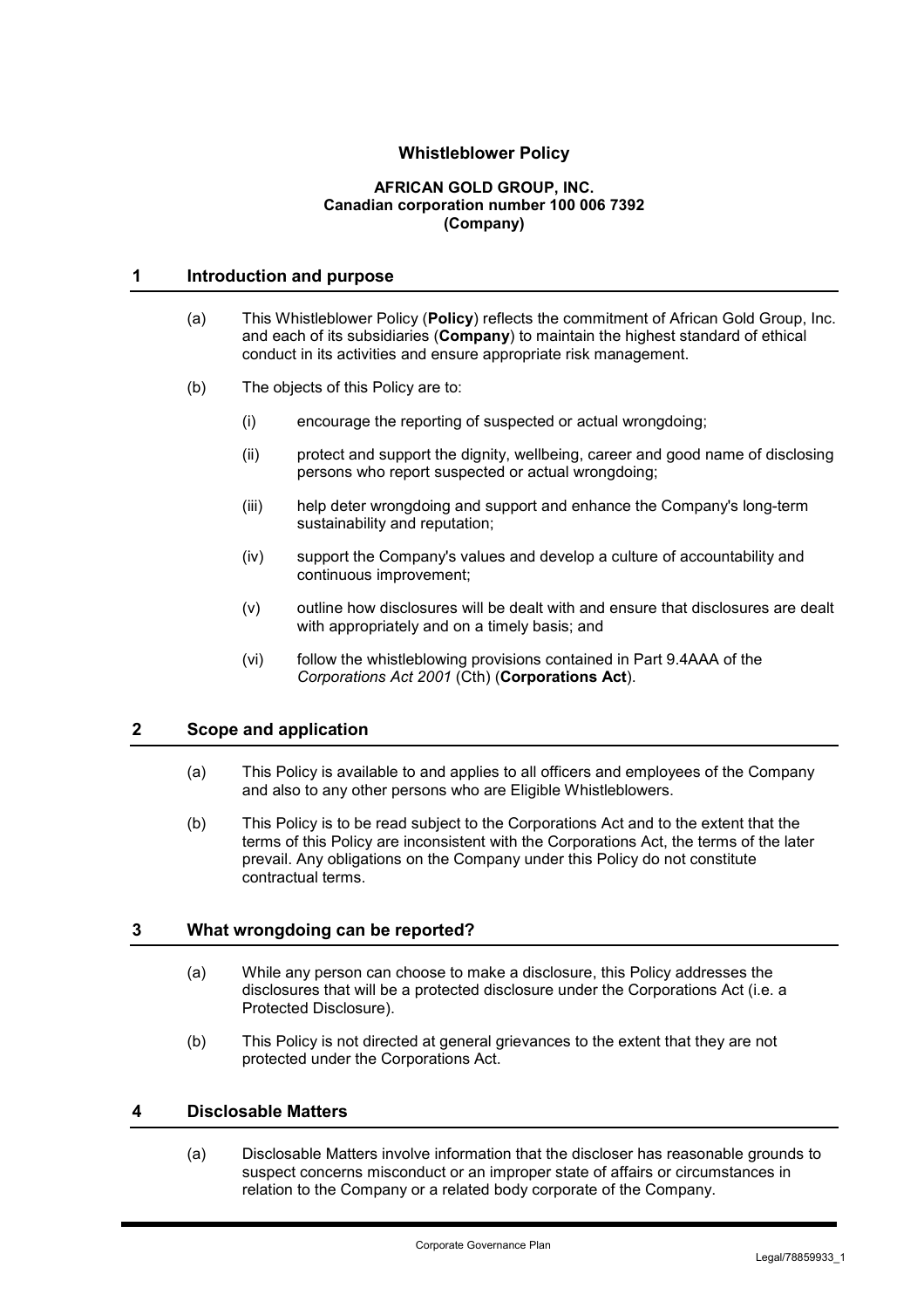- (b) Without limitation, Disclosable Matters can involve information that indicates that the Company, one of its related bodies corporate or an officer or employee of the Company or one of its related body corporates has engaged in conduct that:
	- (i) constitutes an offence against, or a contravention of the Corporations Act, the *Australian Securities and Investments Commission Act 2001* (Cth), the *Banking Act 1959* (Cth), the *Financial Sector (Collection of Data) Act 2001* (Cth), the *Insurance Act 1973* (Cth), the *National Consumer Credit Protection Act 2009* (Cth), the *Superannuation Industry (Supervision) Act 1993* (Cth), or any instrument under any one of these laws;
	- (ii) constitutes an offence against any other federal law that is punishable by imprisonment for 12 months or more;
	- (iii) represents a danger to the public or to the financial system; or
	- (iv) is prescribed by regulation.
- (c) Disclosable Matters include matters that may not necessarily involve unlawful conduct or a contravention of a particular law. However, common examples of Disclosable Matters include actual or suspected:
	- (i) fraud, money laundering, financial irregularities or misappropriation of funds;
	- (ii) failure(s) to comply with legal or regulatory requirements;
	- (iii) illegal conduct, such as theft, bribery, dealing in or use of illicit drugs and other criminal activities; and
	- (iv) detrimental conduct or threatened detrimental conduct against a person who has made a disclosure or is believed or suspected to have made, or be planning to make, a disclosure.
- (d) A discloser can still qualify for protection even if their disclosure turns out to be misplaced or incorrect. However, disclosers must not knowingly make a false disclosure.
- (e) Disclosures that are not about Disclosable Matters generally do not qualify for protection under the Corporations Act. Such disclosures however may be protected under other legislation, such as the *Fair Work Act 2009* (Cth).

## **5 Personal work-related grievances**

- (a) Disclosures that relate solely to 'personal work-related grievances', and that do not otherwise relate to detriment or threat of detriment to the discloser, ordinarily do not qualify for protection under the Corporations Act (other than where disclosure is made to a legal practitioner for the purposes of obtaining legal advice or legal representation in relation to the operation of the whistleblower provisions in the Corporations Act).
- (b) 'Personal work-related grievances' are those that relate to the discloser's current or former employment and which have, or tend to have, implications for the discloser personally but:
	- (i) do not have any significant implications for the Company (or another regulated entity); and
	- (ii) do not relate to any conduct, or alleged conduct, about certain disclosable matters.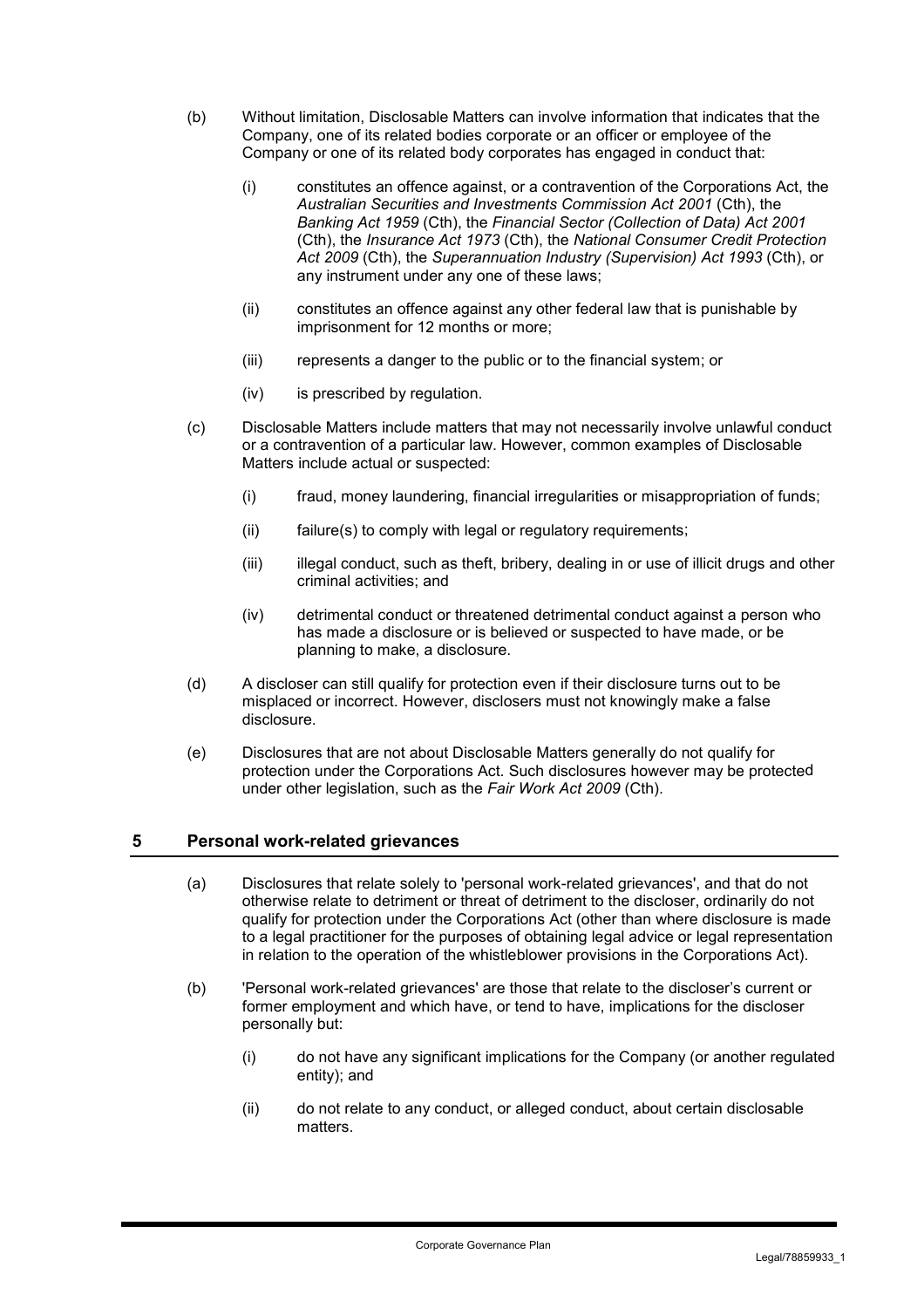- (c) Examples of 'personal work-related grievances' include:
	- (i) a grievance as a result of an interpersonal conflict between an employee and another employee;
	- (ii) dissatisfaction with a decision about the engagement, transfer, promotion or terms and conditions of engagement of an employee; or
	- (iii) dissatisfaction with a decision to undertake performance management or disciplinary action in respect of an employee, or otherwise terminate the engagement of the employee.
- (d) However, the disclosure of a 'personal work-related grievance' may still qualify for protection under the Corporations Act if:
	- (i) it includes information about a Disclosable Matter, or information about a Disclosable Matter includes or is accompanied by a personal work-related grievance (i.e. it is a mixed report); or
	- (ii) it concerns an allegation that the discloser has suffered, or is threatened with, detriment for making a Protected Disclosure.
- (e) Any personal work-related grievances which are not Protected Disclosures covered by this Policy can be appropriately addressed in consultation with a person's line manager.

### **6 How can a person disclose suspected wrongdoing?**

- (a) To assist the Company identify and address wrongdoing, it is expected that any Eligible Whistleblower who becomes of aware of a Discloseable Matter will make a report.
- (b) Where appropriate, persons are encouraged to raise matters of concern informally and outside of this Policy with their line manager or the Company's Human Resources team in the first instance.
- (c) Alternatively to an informal report, a person may be entitled to make a Protected Disclosure as set out in this Policy. The making of a Protected Disclosure entitles a discloser to various legal protections (as set out later in this Policy).

#### **7 Disclosure to eligible recipient**

### 7.1 **Generally**

- (a) An Eligible Whistleblower can disclose a Disclosable Matter to any of the following persons (**eligible recipients**):
	- (i) an officer or Senior Manager of the Company or a related body corporate of the Company, which includes the Chief Executive Officer and Chief Financial Officer of the Company;
	- (ii) an auditor, or a member of an audit team conducting an audit, of the Company or a related body corporate of the Company;
	- (iii) an actuary of the Company or related body corporate of the Company;
	- (iv) a person authorised by the Company to receive disclosures that may qualify for protection under the Corporations Act, including the Whistleblower Protection Officer and any other person who is otherwise authorised by the Company from time-to-time; and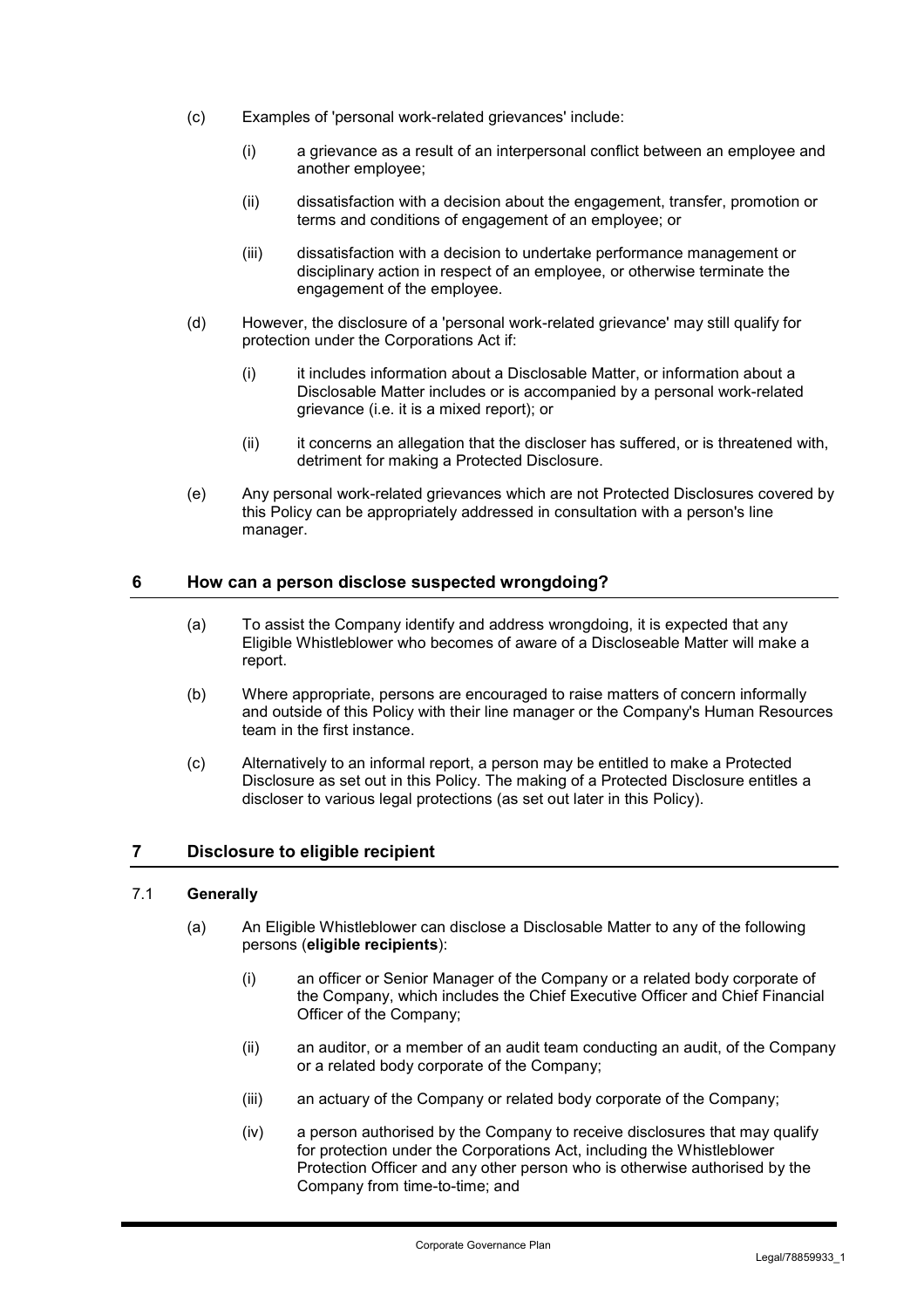- (v) any other person or body prescribed by regulation.
- (b) A Disclosable Matter which is disclosed by an Eligible Whistleblower to one of the eligible recipients will be a Protected Disclosure.

## 7.2 **How do I make a Protected Disclosure to an eligible recipient?**

- (a) Without limitation, Protected Disclosures can be made:
	- $(i)$  in writing, via post or email, to one of the eligible recipients above (any correspondence should be marked 'Strictly confidential – to be opened by addressee only'); or
	- (ii) to the Whistleblower Protection Officer via email to the Company's whistleblower inbox: info@africangoldgroup.com.
- (b) Where a disclosure is received by an eligible recipient who is not the Whistleblower Protection Officer, the disclosure will ordinarily be referred to the Whistleblower Protection Officer for actioning in accordance with this Policy (noting that the discloser's identity must only be disclosed as allowed by this Policy).
- (c) If you would like to obtain more information before making a disclosure, including about anything in this Policy, you can contact the Whistleblower Protection Officer or alternatively obtain independent legal advice.

### 7.3 **Can I remain anonymous?**

- (a) A discloser does not have to identify themselves in order to qualify for protection under the Corporations Act. A discloser can choose to remain anonymous while making a disclosure, over the course of an investigation and after an investigation is finalised.
- (b) A discloser can refuse to answer questions that they feel could reveal their identity at any time, including during follow-up conversations. However, it is preferred that a discloser who wishes to remain anonymous maintains ongoing two-way communication with the Company, so the Company can ask follow-up questions or provide feedback.
- (c) The Company encourages a discloser to share their identity as it may assist the Company to address any matters raised in a Protected Disclosure. Furthermore, the Company may not be able to undertake an investigation if it is not able to contact the discloser (e.g. if a disclosure is made anonymously and the discloser has refused to provide, or has not provided, a means of contacting them).
- (d) Where a discloser wishes to remain anonymous, communication can occur through anonymised correspondence and a discloser may adopt a pseudonym for the purpose of their disclosure.

## **8 Other ways to make Protected Disclosures**

The Company encourages its employees and other persons to make an informal disclosure to the Company or a Protected Disclosure to one of the Company's internal eligible recipients in the first instance. However, where appropriate, other disclosures can be made which qualify as Protected Disclosures, including:

- (a) disclosures by an Eligible Whistleblower relating to Disclosable Matters made to ASIC, APRA or another Commonwealth authority prescribed by regulation;
- (b) disclosures made to a legal practitioner under certain circumstances; and
- (c) disclosures made to a journalist or parliamentarian under certain circumstances.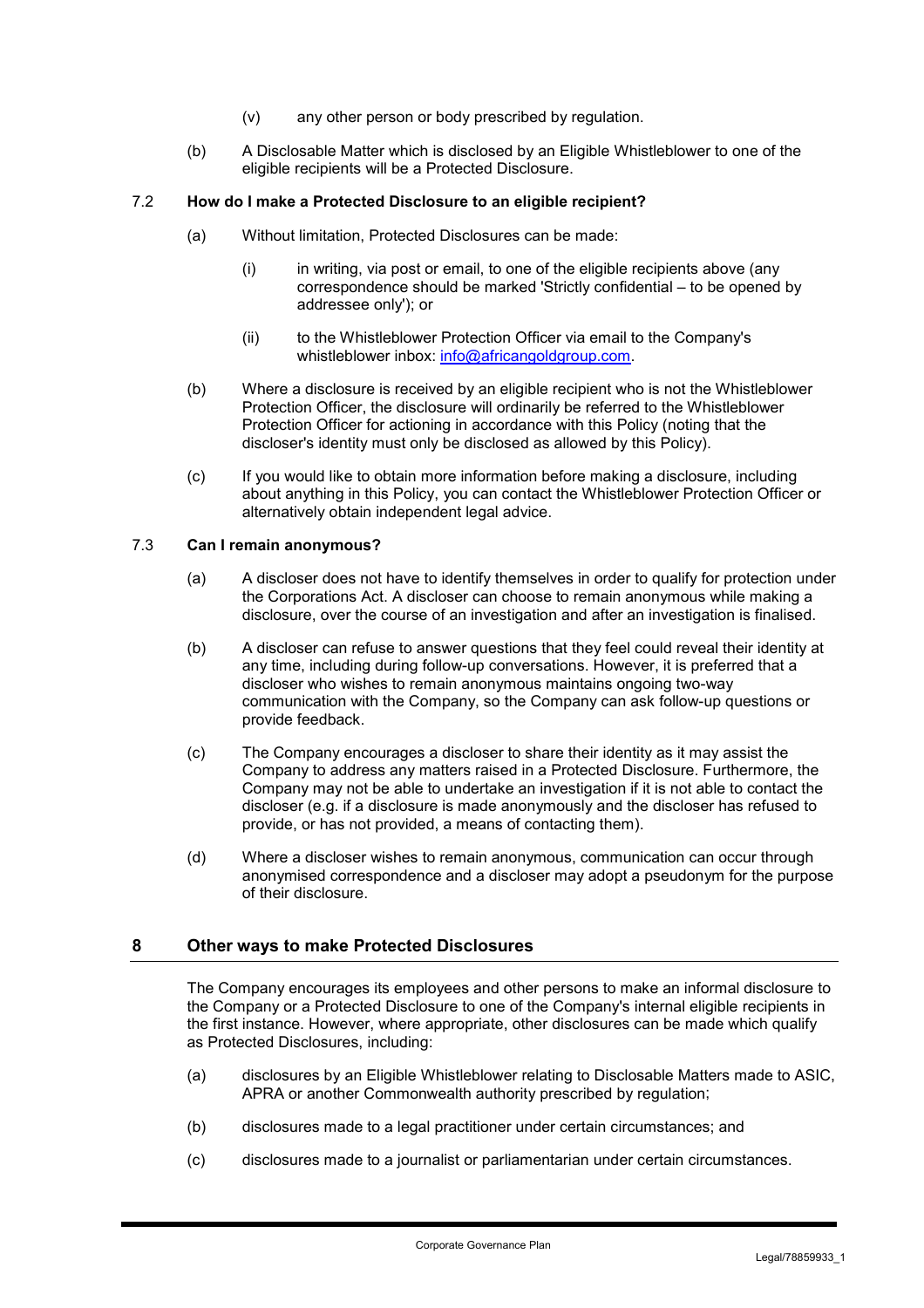## **9 Disclosure to legal practitioner**

Disclosures by an individual to a legal practitioner for the purposes of obtaining legal advice or legal representation in relation to the operation of the whistleblower provisions in the Corporations Act qualify for protection under the Corporations Act (even in the event that the legal practitioner concludes that a disclosure does not relate to a Disclosable Matter or the person is not an Eligible Whistleblower).

## **10 Disclosure to ASIC, APRA or prescribed Commonwealth authority**

An Eligible Whistleblower can make disclosure of information to ASIC, APRA or a prescribed Commonwealth authority and such a disclosure will be a Protected Disclosure if the disclosure involves a Disclosable Matter.

## **11 Emergency and Public Interest Disclosures**

### 11.1 **Generally**

- (a) Disclosures can also be made to a journalist or parliamentarian under certain circumstances and qualify for protection under the Corporations Act. However, a disclosure must have previously been made to ASIC, APRA or a prescribed Commonwealth authority and written notice provided to the body to which the disclosure was made.
- (b) The Company encourages employees to make use of the whistleblowing procedures set out in this Policy and internally report matters in the first instance such that it is not necessary to make an Emergency Disclosure or a Public Interest Disclosure to a journalist or parliamentarian.
- (c) The Company acknowledges that in some circumstances, it may be necessary for individuals to make such disclosures and that the Company will comply with all legislative requirements, as set out in this Policy, in respect of such disclosures.

## 11.2 **Emergency Disclosures**

An **Emergency Disclosure** is a disclosure of information by an individual (the **discloser**) which will be a Protected Disclosure where each of the following criteria are met:

- (a) the discloser has previously made a Protected Disclosure to ASIC, APRA or another Commonwealth authority prescribed by regulation (the **previous disclosure**); and
- (b) the discloser has reasonable grounds to believe that the information concerns a substantial and imminent danger to the health and safety of one or more persons or to the natural environment; and
- (c) before making the Emergency Disclosure, the discloser has given written notification to the body to which the discloser made the previous disclosure which states that the discloser intends to make an emergency disclosure and which includes sufficient information to identify the previous disclosure; and
- (d) the Emergency Disclosure is made to a member of parliament (of the Commonwealth or a State or Territory) or a journalist; and
- (e) the extent of the information disclosed in the Emergency Disclosure is no greater than necessary to inform the recipient in clause 11.2(d) above of the substantial and imminent danger.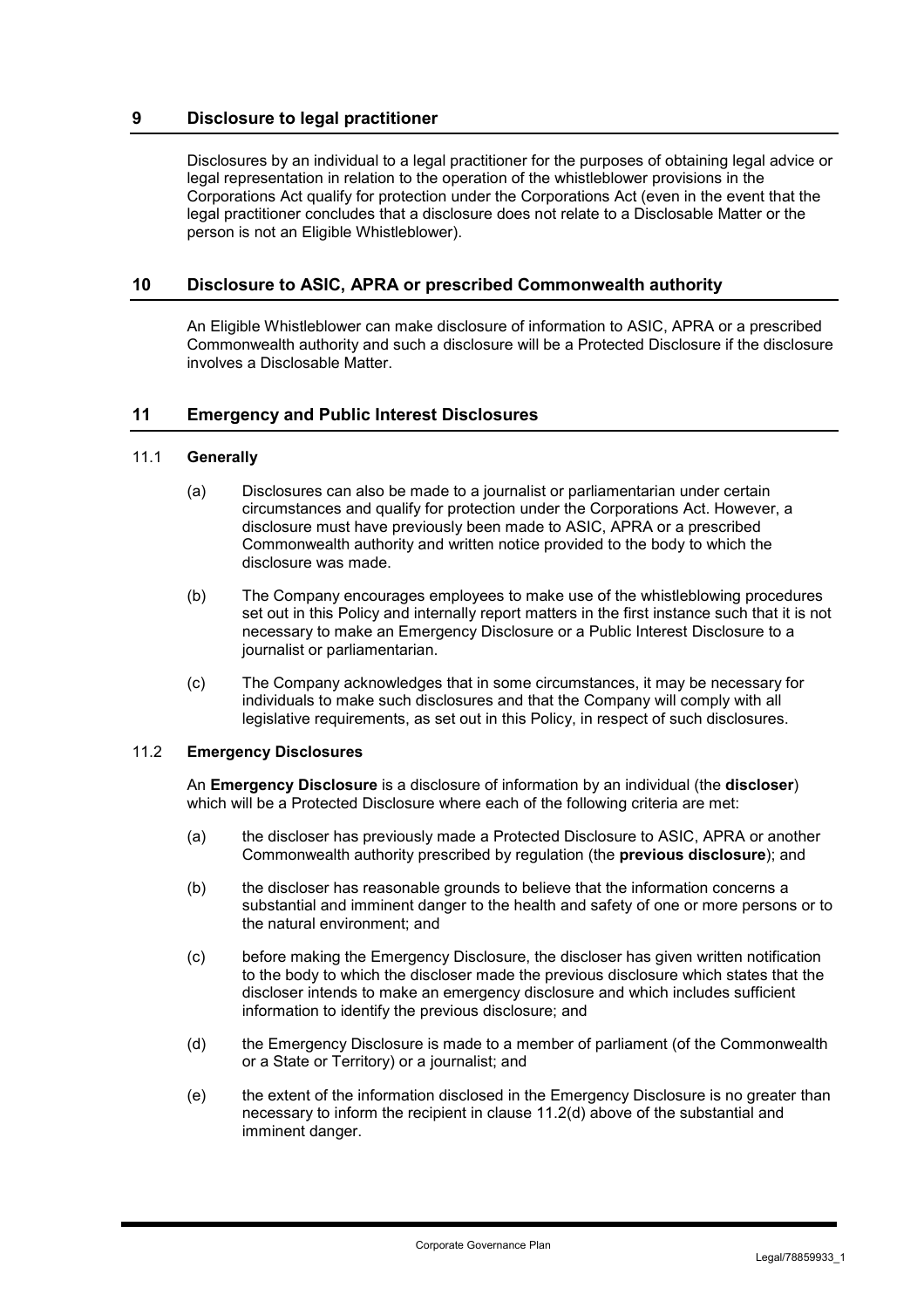## 11.3 **Public Interest Disclosures**

A **Public Interest Disclosure** is a disclosure of information by an individual (the **discloser**) which will be a Protected Disclosure where each of the following criteria are met:

- (a) the discloser has previously made a Protected Disclosure to ASIC, APRA or another Commonwealth authority prescribed by regulation (the **previous disclosure**); and
- (b) at least 90 days have passed since the previous disclosure was made; and
- (c) the discloser does not have reasonable grounds to believe that action is being, or has been, taken to address the matters to which the previous disclosure related; and
- (d) the discloser has reasonable grounds to believe that making a further disclosure of the information would be in the public interest; and
- (e) at least 90 days after the previous disclosure was made and before making the Public Interest Disclosure, the discloser has given written notification to the body to which the discloser made the previous disclosure which states that the discloser intends to make a Public Interest Disclosure and which includes sufficient information to identify the previous disclosure; and
- (f) the Public Interest Disclosure is made to is made to a member of parliament (of the Commonwealth or a State or Territory) or a journalist; and
- (g) the extent of the information disclosed in the Public Interest Disclosure is no greater than necessary to inform the recipient in clause 11.3(f) above of the misconduct or the relevant information.

## **12 Handling and investigation of disclosures**

#### 12.1 **Receiving a disclosure**

- (a) Where the Company receives a disclosure through an eligible recipient, it will:
	- (i) treat the disclosure seriously, confidentially and sensitively;
	- (ii) acknowledge receipt of the disclosure (provided the Company has a means by which to contact the discloser);
	- (iii) arrange for the Whistleblowing Protection Officer to conduct a preliminary review of the information disclosed and assess the disclosure to determine whether:
	- (iv) it qualifies for protection and whether a formal, in-depth investigation is required; and
	- (v) it is of a serious or significant nature; and
	- (vi) if necessary, the Whistleblowing Protection Officer will arrange for the disclosure to be investigated in accordance with this Policy.
- (b) If the matter is of a serious or significant nature, the Whistleblower Protection Officer must, subject to confidentiality restrictions, immediately notify the Chief Executive Officer of the Company or, if the matter involves the Chief Executive Officer of the Company, the Chairperson of the Board of the Company, or next most senior management executive of the Company who is not involved in the matter.

#### 12.2 **Investigating a disclosure**

(a) The purpose of an investigation is to determine whether there is enough evidence to substantiate or refute the matters reported in a disclosure and consider appropriate further action if necessary.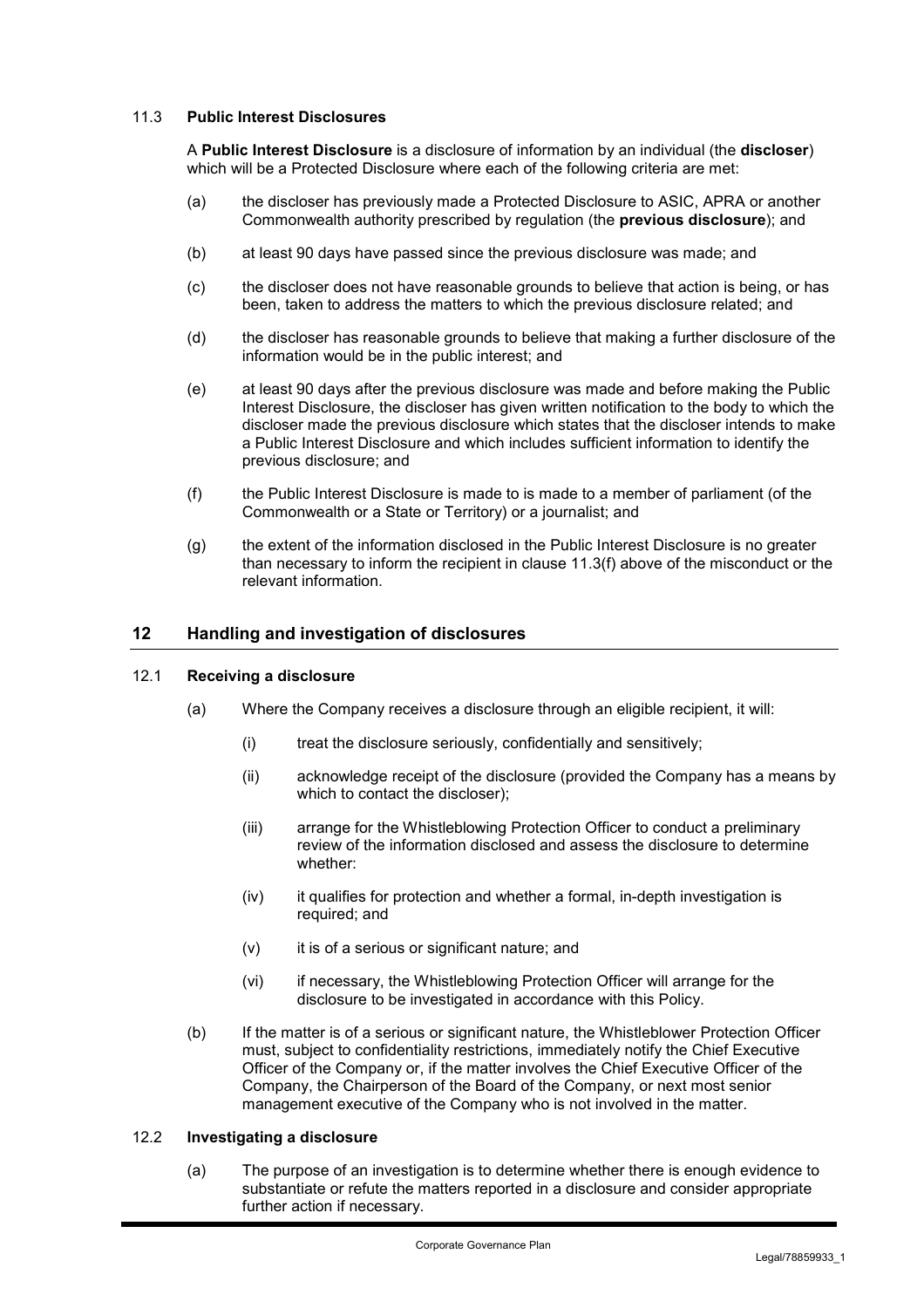- (b) If the Company determines that an investigation is required, the Company will ordinarily investigate a disclosure by:
	- (i) if necessary or possible, contacting the discloser to obtain further information which may be reasonably required to undertake an investigation;
	- (ii) determining the nature and scope of the investigation and whether any technical, financial or legal advice may be required to support the investigation;
	- (iii) appointing an appropriately qualified internal or external investigator, which may be the Whistleblowing Protection Officer;
	- (iv) considering whether any urgent intermediate steps are required to be taken to protect persons or property;
	- (v) interviewing any relevant witnesses and obtaining relevant documentary evidence;
	- (vi) objectively considering evidentiary material to determine whether there is evidence of misconduct or an improper state of affairs or circumstances established;
	- (vii) preparing a confidential investigation report and reporting the outcome of the investigation to senior management and any regulatory bodies as required by law; and
	- (viii) if necessary, consulting with internal or external legal counsel to determine how the Company will respond and/or report the matter.
- (c) The above processes and timeframe may vary depending on the nature of the disclosure. Throughout an investigation, the investigator must remain objective and, to the extent possible, accord procedural fairness to all persons who may be involved in the investigation.
- (d) The Company will endeavour to conduct and conclude all investigations within one month of the disclosure being received.
- (e) If limited information is received from a discloser, the Company may investigate a disclosure to the extent possible, such as by conducting a broad review of the subject matter or the work area disclosed.
- (f) All officers and employees of the Company are required to cooperate fully with any investigations conducted under this Policy.

## **13 Reporting of outcomes**

- (a) The Company's method for documenting and reporting the findings will depend on the nature of the disclosure.
- (b) A discloser will usually be provided with regular updates, if the discloser can be contacted (including through anonymous channels). The frequency and timeframe of updates may vary depending on the nature of the disclosure, however the Company will endeavour to ensure a discloser is kept updated in relation to the next steps and advised of when any investigation is commenced or completed.
- (c) Ordinarily at the conclusion of an investigation, a discloser will receive a written communication which advises the outcome of the investigation, including findings as to whether any concerns have been substantiated and summarises the evidence on which the findings are based. There may, however, also be circumstances where it may not be appropriate or possible to provide details of the outcome to the discloser.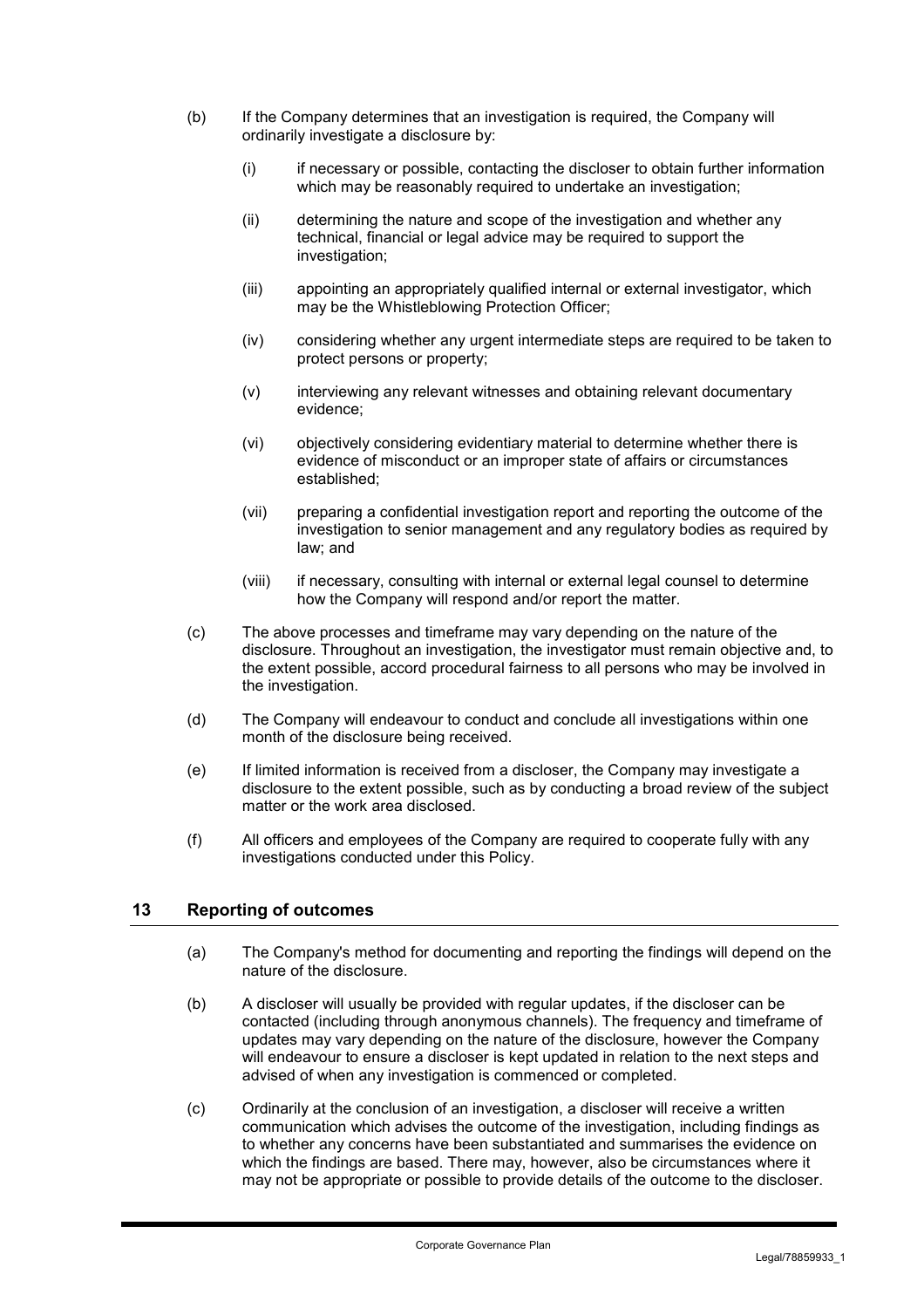- (d) At the conclusion of an investigation, the investigator must submit a written report to the Chief Executive Officer of the Company (or the Chairperson of the Board of the Company if the investigation involves the Chief Executive Officer). The process and findings of an investigation must be documented and included in the report to the Chief Executive Officer (or the Chairperson of the Board of the Company if the investigation involves the Chief Executive Officer), while protecting the identity of the discloser (unless the discloser has otherwise consented to the disclosure of their identity).
- (e) Where an investigation of a disclosure establishes a breach of the Company's policies, appropriate disciplinary action may be taken against those persons involved in the disclosed circumstances.

## **14 Keeping of records**

The Company must ensure appropriate records and documentation for each step in the process are maintained and securely kept for 7 years. This includes any notes and evidentiary material collected or considered during the course of the investigation.

## **15 Handling of personal information**

Any personal information provided to the Company by a discloser will be treated in accordance with the Company's Privacy Policy and the Corporations Act.

### **16 Treatment of employees mentioned in disclosures**

- (a) Where Company employees are mentioned in, or are related to a matter about which a discloser has made a Protected Disclosure, the Company will take reasonable steps to ensure fair treatment of those named employees. This may include:
	- (i) keeping the matter of the disclosure as confidential as possible;
	- (ii) ensuring each disclosure will be assessed and, where appropriate, formally investigated;
	- (iii) informing Company investigators, managers and officers only on a need-toknow basis;
	- (iv) when an investigation needs to be undertaken, ensuring the process is objective, fair and independent;
	- (v) ensuring an employee who is the subject of a disclosure is advised about the subject matter of the disclosure as and when required by principles of procedural fairness;
	- (vi) directing other employees or officers to take, or abstain from, particular actions; and
	- (vii) not taking any form of disciplinary action unless and until findings are made.
- (b) The Company will not tolerate the ill treatment, including victimisation or bullying, of any officer or employee mentioned in, or related to, a disclosure of the kind protected under this Policy. Any such ill treatment may result in disciplinary action being taken, up to and including summary termination of employment.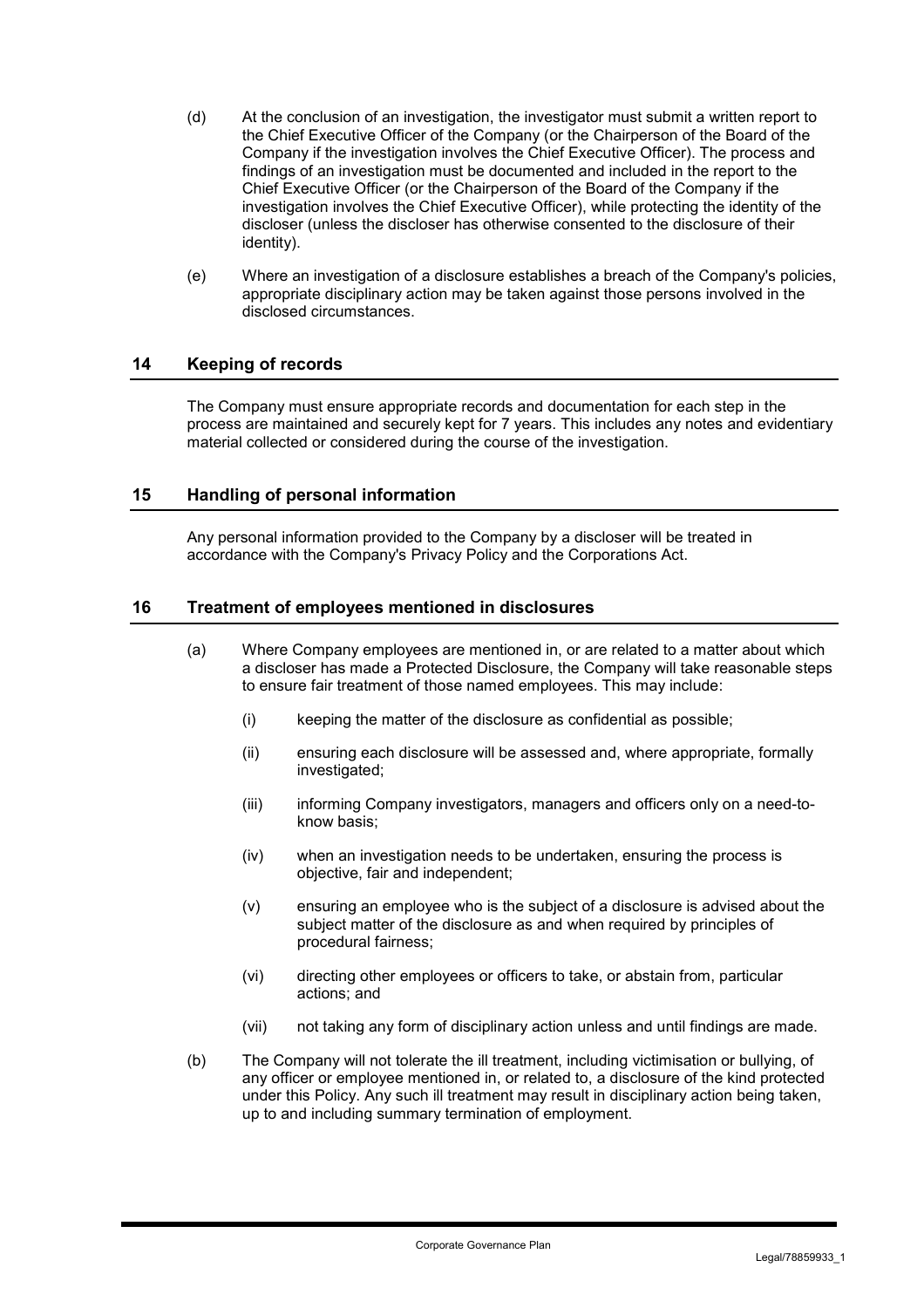## **17 Protections for disclosers**

### 17.1 **Generally**

- (a) The Company is committed to providing support and protection in response to genuine reports of wrongdoing and will not tolerate reprisals or threats of reprisals against a discloser who has made a Protected Disclosure.
- (b) The Company prohibits the ill treatment, including victimisation or bullying, of any Company employee who makes a Protected Disclosure. Any such ill treatment may result in disciplinary action being taken, up to and including summary termination of employment.
- (c) In addition to the Company's policies against victimisation, legal protections are available to disclosers who qualify for protection under Part 9.4AAA of the Corporations Act. These protections include:
	- $(i)$  identity protection (confidentiality);
	- (ii) protection from detrimental acts or omissions;
	- (iii) compensation and other remedies; and
	- (iv) civil, criminal and administrative liability protection.

## 17.2 **Identity protection and confidentiality**

- (a) It is generally unlawful for a person to disclose the identity of a discloser, or disclose information that is likely to lead to the identification of the discloser, in respect of a Protected Disclosure where the identity or information is information which the person has obtained directly or indirectly because of the Protected Disclosure.
- (b) There are exceptions to this prohibition in relation to Protected Disclosures, such that information may be disclosed to:
	- (i) any person, with the consent of the discloser;
	- (ii) ASIC, APRA or a member of the Australian Federal Police;
	- (iii) a legal practitioner, for the purposes of obtaining legal advice or representation in relation to the operation of Part 9.4AAA;
	- (iv) a Commonwealth authority, or a State or Territory authority, for the purpose of assisting the authority in the performance of its functions or duties; or
	- (v) a person or body prescribed by regulation.
- (c) Furthermore, a person can disclose the information contained in a disclosure with or without the discloser's consent if:
	- (i) the information does not include the discloser's identity;
	- (ii) the person has taken all reasonable steps to reduce the risk that the discloser will be identified from the information; and
	- (iii) it is reasonably necessary for investigating the issues raised in the disclosure.
- (d) The identity of a discloser, who has made a Protected Disclosure, may be required to be revealed to a court where it is necessary to give effect to the Corporations Act or where it is in the interests of justice to do so.
- (e) All officers and employees of the Company must ensure the identity of a discloser, who has made a Protected Disclosure, remains confidential unless disclosure is allowed or required by law.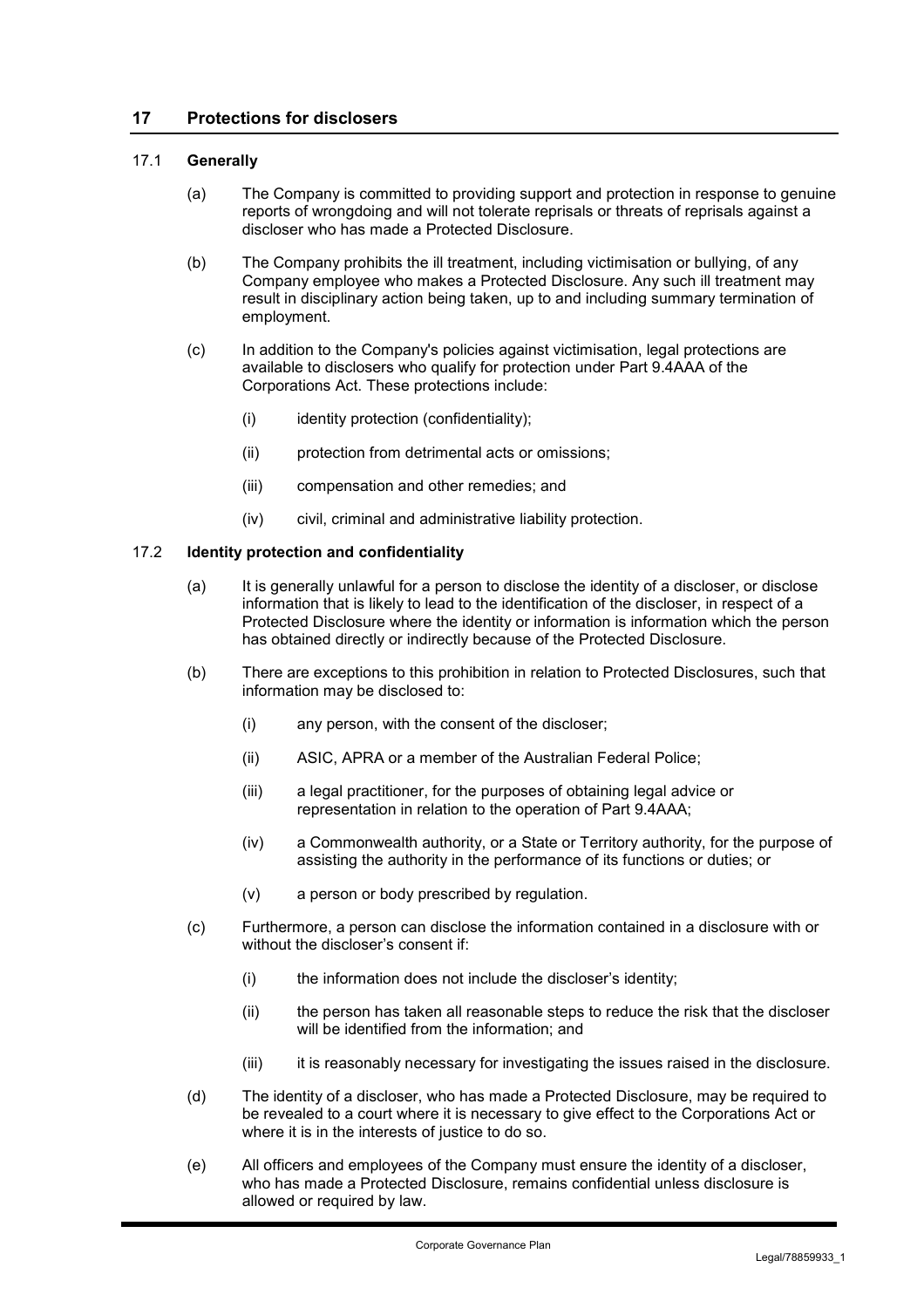- (f) In order to protect the confidentiality of a discloser's identity, the Company will ensure that:
	- (i) access to all information relating to a disclosure will be limited to those directly involved in managing and investigating the disclosure;
	- (ii) disclosures will be handled and investigated by appropriately trained and qualified persons;
	- (iii) each person who is involved in handling and investigating a disclosure will be reminded about the confidentiality requirements, including that an unauthorised disclosure of a discloser's identity may be a criminal offence;
	- (iv) communications, documents and records relating to a disclosure or an investigation of a disclosure will be securely stored and will not be accessible by other staff;
	- (v) where possible, all personal information or reference to the discloser will be redacted and the discloser will be referred to in a gender-neutral context; and
	- (vi) the consent of discloser is obtained prior to their identity or identifying information being disclosed to other persons.

### 17.3 **Protection from detrimental acts or omissions**

- (a) The Company will not tolerate express or implied threats (whether conditional or unconditional) or conduct, that causes any detriment to another person where the person threatening, or carrying out, the conduct does so because they believe or suspect that the other person is, may or has been, a discloser who has or may make a Protected Disclosure.
- (b) It is unlawful for a person to engage in conduct that causes detriment to a discloser (or another person), in relation to a disclosure, if:
	- (i) the person believes or suspects that the discloser (or another person) made, may have made, proposes to make or could make a Protected Disclosure; and
	- (ii) the belief or suspicion is the reason, or part of the reason, for the conduct.
- (c) It is also unlawful for a person (the **first person**) to make a threat (whether express or implied, conditional or unconditional) to cause any detriment to a second person or a third party because a person makes a Protected Disclosure or may make a Protected Disclosure, where the first person:
	- (i) intends the second person to fear that the threat will be carried out; or
	- (ii) is reckless as to causing the second person to fear that the threat will be carried out.
- (d) However, the following actions are not unlawful detrimental conduct:
	- (i) administrative action that is reasonable for the purpose of protecting a discloser from detriment (such as relocating a discloser's immediate worker area); and
	- (ii) managing a discloser's unsatisfactory work performance, in line with the Company's performance management framework.
- (e) To protect disclosers from detrimental acts or omissions, the Company will:
	- (i) conduct training from time-to-time to ensure that relevant staff are aware of their responsibilities to, amongst other things, not engage in victimisation;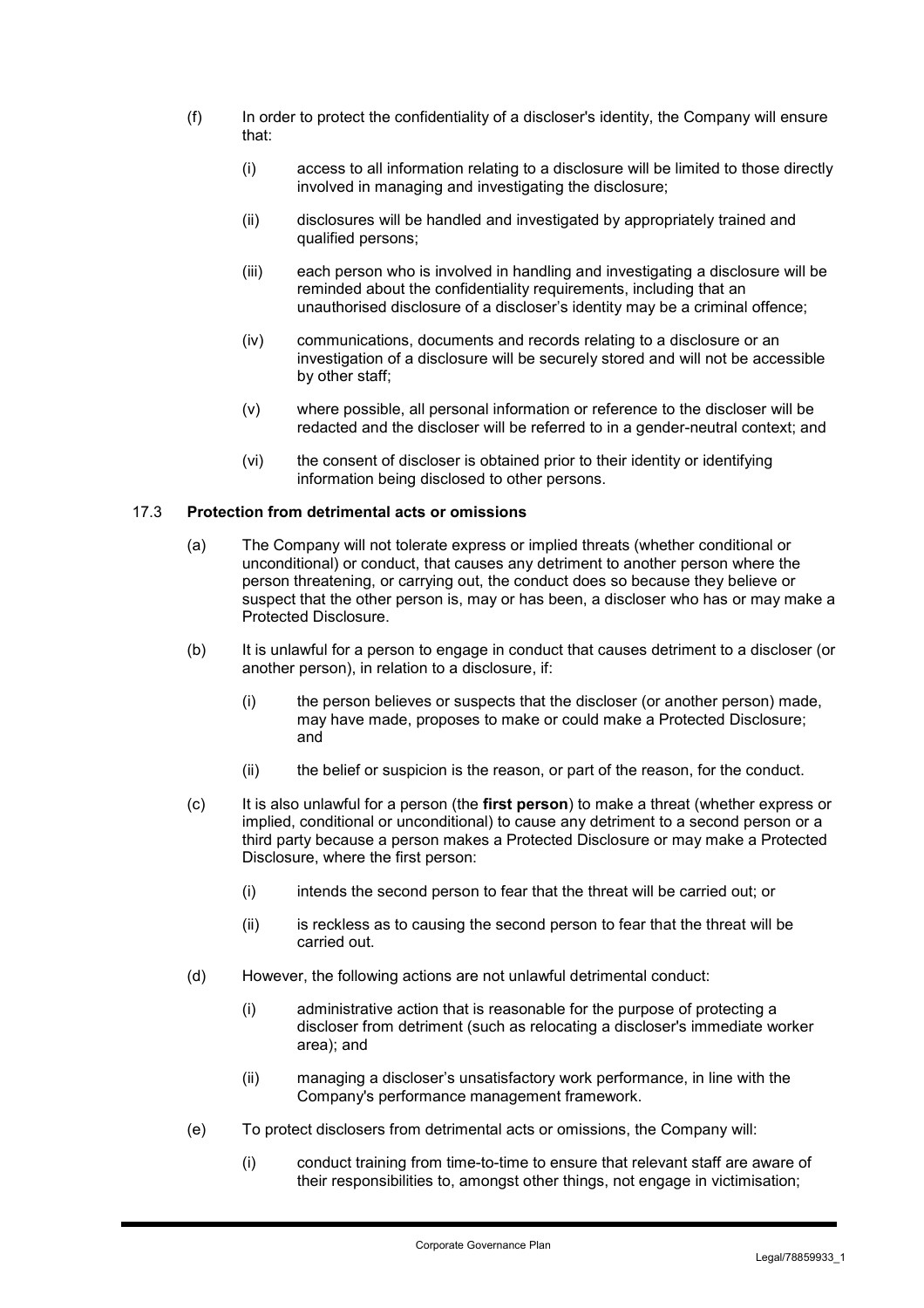- (ii) investigate any complaints made by a discloser of any actual, suspected or threatened of detrimental conduct; and
- (iii) consider strategies to help a discloser minimise and manage stress, time or performance impacts, or other challenges resulting from the disclosure or its investigation.

## 17.4 **Protection from civil, criminal and administrative liability**

- (a) A discloser, who has made a Protected Disclosure, is protected under the Corporations Act as follows:
	- (i) they are protected from any civil, criminal or administrative liability (including disciplinary action) for making the Protected Disclosure;
	- (ii) no contractual or other remedy may be enforced, and no contractual or other right may be exercised, against the discloser on the basis of their Protected Disclosure; and
	- (iii) the information they have disclosed is not admissible in evidence against the person in criminal proceedings or in proceedings for the imposition of a penalty, other than proceedings in respect of the falsity of the information, where the disclosure is protected by virtue of being:
		- (A) an Emergency Disclosure or Public Interest Disclosure; or
		- (B) a Protected Disclosure to ASIC, APRA or other prescribed Commonwealth authority.
- (b) The above protections, however, do not grant immunity to a discloser for any misconduct a discloser has engaged in that is revealed as a result of their disclosure.

#### 17.5 **Compensation and other remedies**

- (a) A discloser (or any other employee or person) can seek compensation and other remedies under the Corporations Act through the courts if they suffer loss, damage or injury because of a Protected Disclosure and the Company failed to take reasonable precautions and exercise due diligence to prevent the detrimental conduct.
- (b) The Company encourages disclosers to seek their own independent legal advice about their legal rights where necessary.

## **18 Support for disclosers**

- (a) The Company will take appropriate measures to support the health and wellbeing of a discloser making a Protected Disclosure which are tailored to the circumstances of any particular case. This support may be in the form of:
	- (i) directing other employees or officers to take, or abstain from, particular actions;
	- (ii) meeting with the discloser to discuss the forms of support which may be desired by the discloser and implementing any reasonable forms of support requested;
	- (iii) considering whether the discloser can, or should, be allocated alternative duties or be afforded flexible working arrangements or paid time off work; and
	- (iv) in the discretion of the Company, granting immunity from disciplinary action in respect of any wrongdoing by a discloser which may come to light as a result of making a Protected Disclosure.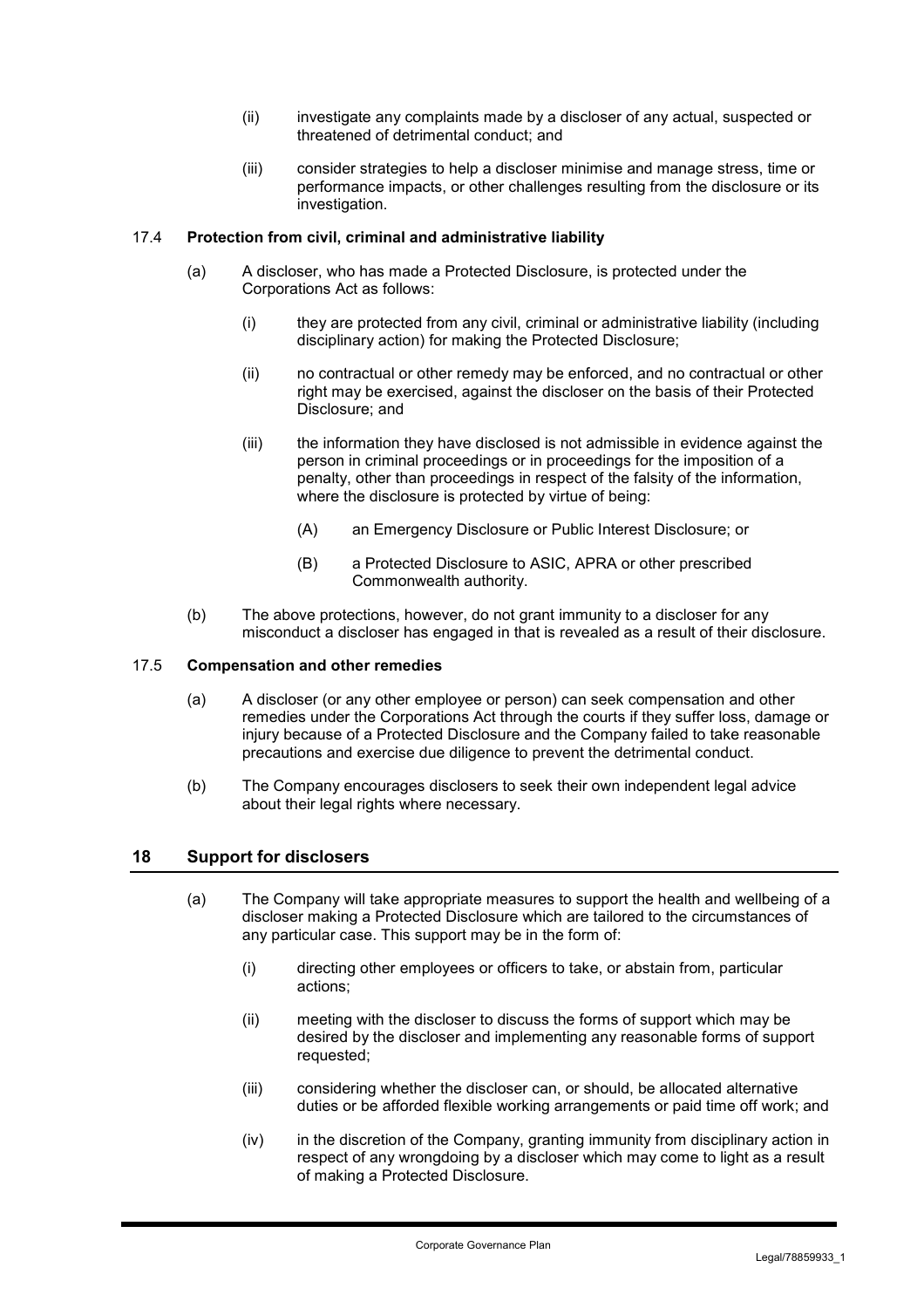(b) A discloser may contact the Whistleblower Protection Officer, seek independent legal advice or contact regulatory bodies, such as ASIC, APRA or the ATO, if they believe they have suffered detriment.

## **19 Whistleblower Protection Officer**

- (a) The Whistleblower Protection Officer is an employee of the Company who is authorised by the Company to receive disclosures that may qualify for protection under the Corporations Act.
- (b) The role of the Whistleblower Protection Officer is to:
	- (i) handle and facilitate the investigation of Protected Disclosures;
	- (ii) communicate and liaise with a discloser in respect of a Protected Disclosure and any investigation in accordance with this Policy;
	- (iii) provide assistance to a discloser to help ensure their wellbeing;
	- (iv) maintain confidentiality and seek to protect a discloser from any detriment;
	- (v) answer queries about this Policy and potential disclosures; and
	- (vi) otherwise give effect to this Policy.
- (c) You should inform the Whistleblower Protection Officer if you are being, have been or may be being subjected to detrimental conduct or are concerned that your disclosure has not been dealt with appropriately.

### **20 Other whistleblower schemes**

- (a) There may also be other avenues and legal protections available to persons who have disclosed, or wish to disclose, suspected wrongdoing, which are provided for under other legislation.
- (b) Depending on the nature of the disclosure, such legislation may include, but is not limited to, the tax whistleblower regime under Part IVD of the *Taxation Administration Act 1953* (Cth) or the general protections under the *Fair Work Act 2009* (Cth).

## **21 Publication of this Policy**

To assist in achieving the objectives of this Policy, the Company will take steps to ensure this Policy is readily available to, and understood by, officers and employees, including by:

- (a) setting out the Policy in the employee handbook and making the Policy available on the staff intranet and the Company's external website;
- (b) incorporating the Policy in board and employee induction information packs and training for new starters; and
- (c) conducting training from time-to-time, including specialist training for staff members who have specific responsibilities under the Policy.

# **22 Definitions**

Unless the context otherwise requires, in this Policy:

**APRA** means the Australian Prudential Regulation Authority;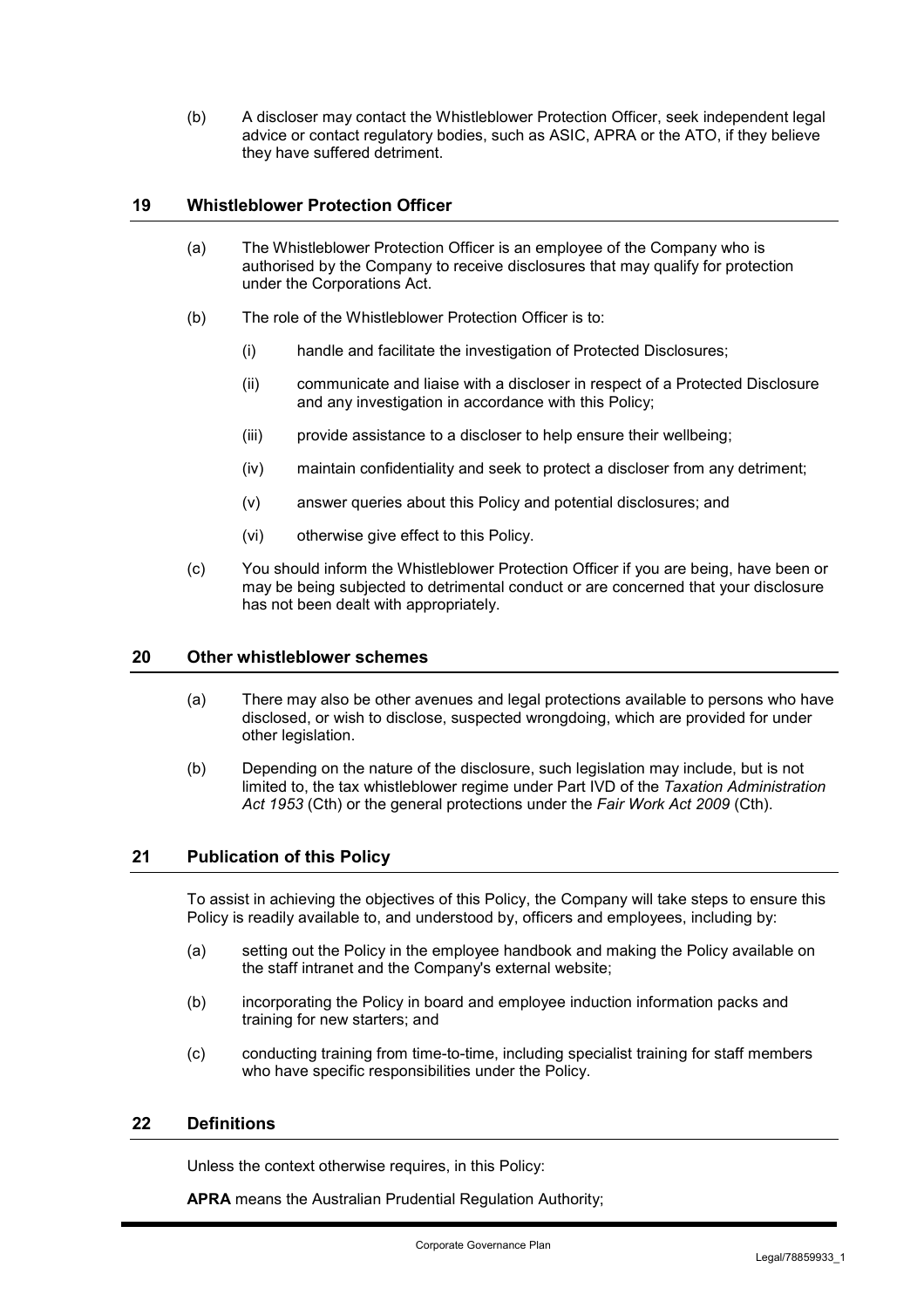**ASIC** means the Australian Securities and Investments Commission;

**ASX** means ASX Limited or the Australian Securities Exchange as the context requires;

**detriment** and **detrimental conduct** includes (without limitation) any of the following:

- (a) dismissal of an employee;
- (b) injury of an employee in his or her employment;
- (c) alteration of an employee's position or duties to his or her disadvantage;
- (d) discrimination between an employee and other employees of the same employer;
- (e) harassment or intimidation of a person;
- (f) harm or injury to a person, including psychological harm;
- (g) damage to a person's property;
- (h) damage to a person's reputation;
- (i) damage to a person's business or financial position;
- (j) any other damage to a person;

**Eligible Whistleblower** means a person who is, or has been, any of the following:

- (a) an officer of the Company
- (b) an employee of the Company (regardless of whether permanent, part-time, casual, fixed-term or temporary);
- (c) an individual who supplies services or goods to the Company (whether paid or unpaid);
- (d) an employee of a person who supplies services or goods to the Company (paid or unpaid);
- (e) an individual who is an associate of the Company; or
- (f) a relative of an individual referred to in (a) to (d) above, or a dependant of the individual (or such individual's spouse); or
- (g) any other individual prescribed by regulation;

**Misconduct** includes, but is not limited to, fraud, negligence, default, breach of trust and breach of duty;

**Protected Disclosure** means a disclosure of information which qualifies for protection under Part 9.4AAA of the Corporations Act;

**Senior Manager**, in respect of a company, means a person (other than a director or secretary of the company) who:

- (a) makes, or participates in making, decisions that affect the whole, or a substantial part, of the business of the company; or
- (b) has the capacity to affect significantly the company's financial standing; and

**Whistleblower Protection Officer** means the Human Resources Manager of the Company and such other persons who may be designated as a Whistleblower Protection Officer by the Company from time-to-time.